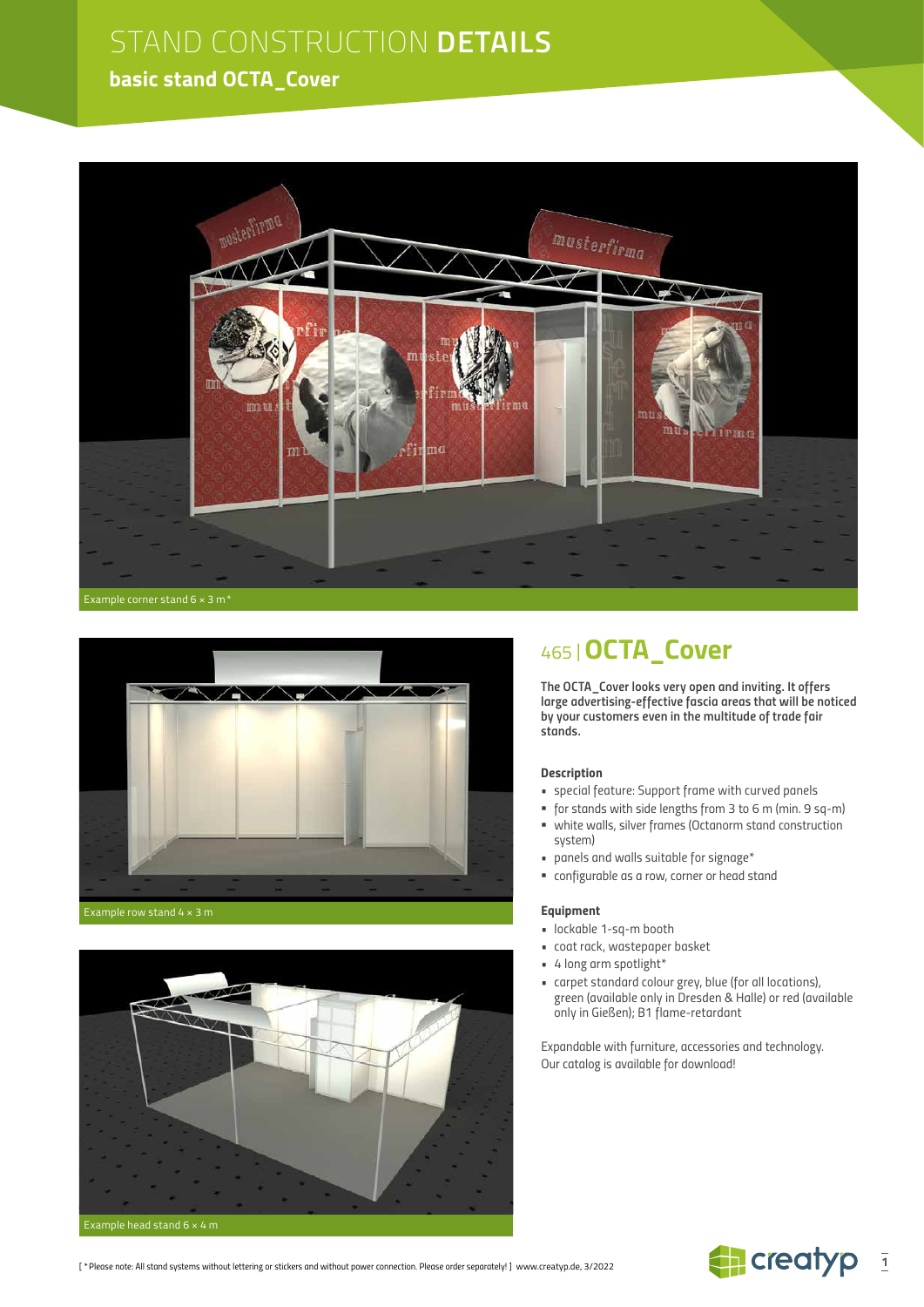### **basic stand OCTA\_Cover**



#### **print size (in mm)**

 print size visual size







2) The wall over the door is flush with upper edge of standard wall. The distance between the wall over the door and cabin door= 70 mm (based on visible dimension).

*[ \*Please note: All stand systems without lettering or stickers and without power connection. Please order separately! ]* www.creatyp.de, 3/2022

#### **Wandelemente**

- 1 fascia board
- 2) standard wall
- 3) cabin door
- $(4)$  wall over the door

We would be pleased to submit you a non-binding offer for the **design and sticking** of your trade fair stand.

**If you like to create your print data by yourself, please note:**

- · 4/0-coloured in **CMYK**
- · printable PDF, scale **1:1** with **at least 100 dpi** (or on a scale of 1:10)
- · **no crop marks/print marks, no bleed addition** (please note the dimensions on this sheet)
- · **design** covering several walls has to be layouted **as seperate graphic for each wall**
- · **please add an overall view** of the stand, so we can see the position of each graphic

#### **IMPORTANT:**

- · all elements **extending the visual size** will be covered by the stand system.
- · stand walls will be disrupt by a brace of **40mm**



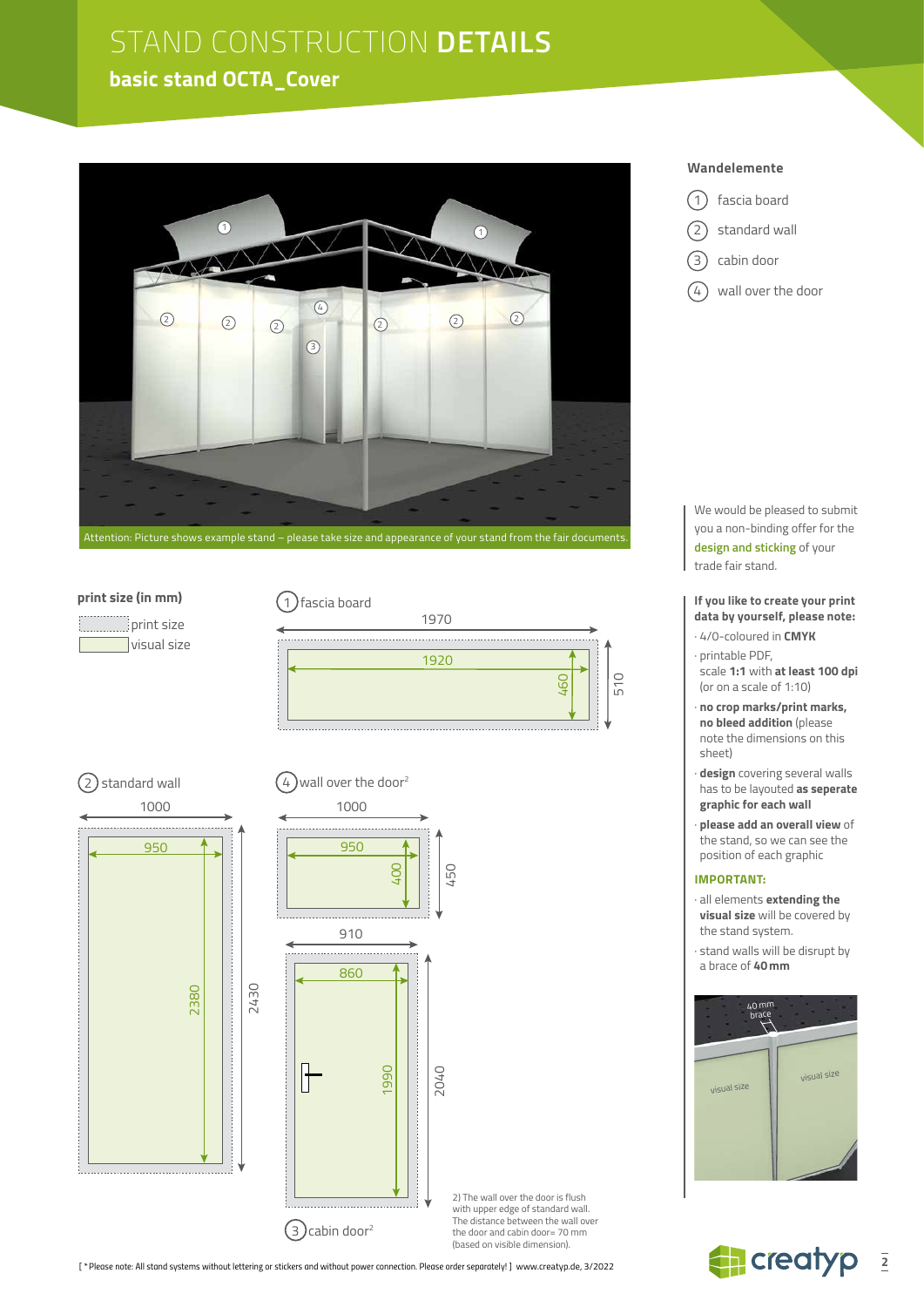## **basic stand OCTA\_Cover**



Example for design and equipment\* **corner stand 4 × 4 m**



Example for design and equipment\* **row stand 4 × 3 m**

#### *IMPORTANT*

*The examples on this page show optional features. We will be happy to advise* 

Example for design and equipment\* **head stand 6 × 4 m**



*[ \*Please note: All stand systems without lettering or stickers and without power connection. Please order separately! ]* www.creatyp.de, 3/2022